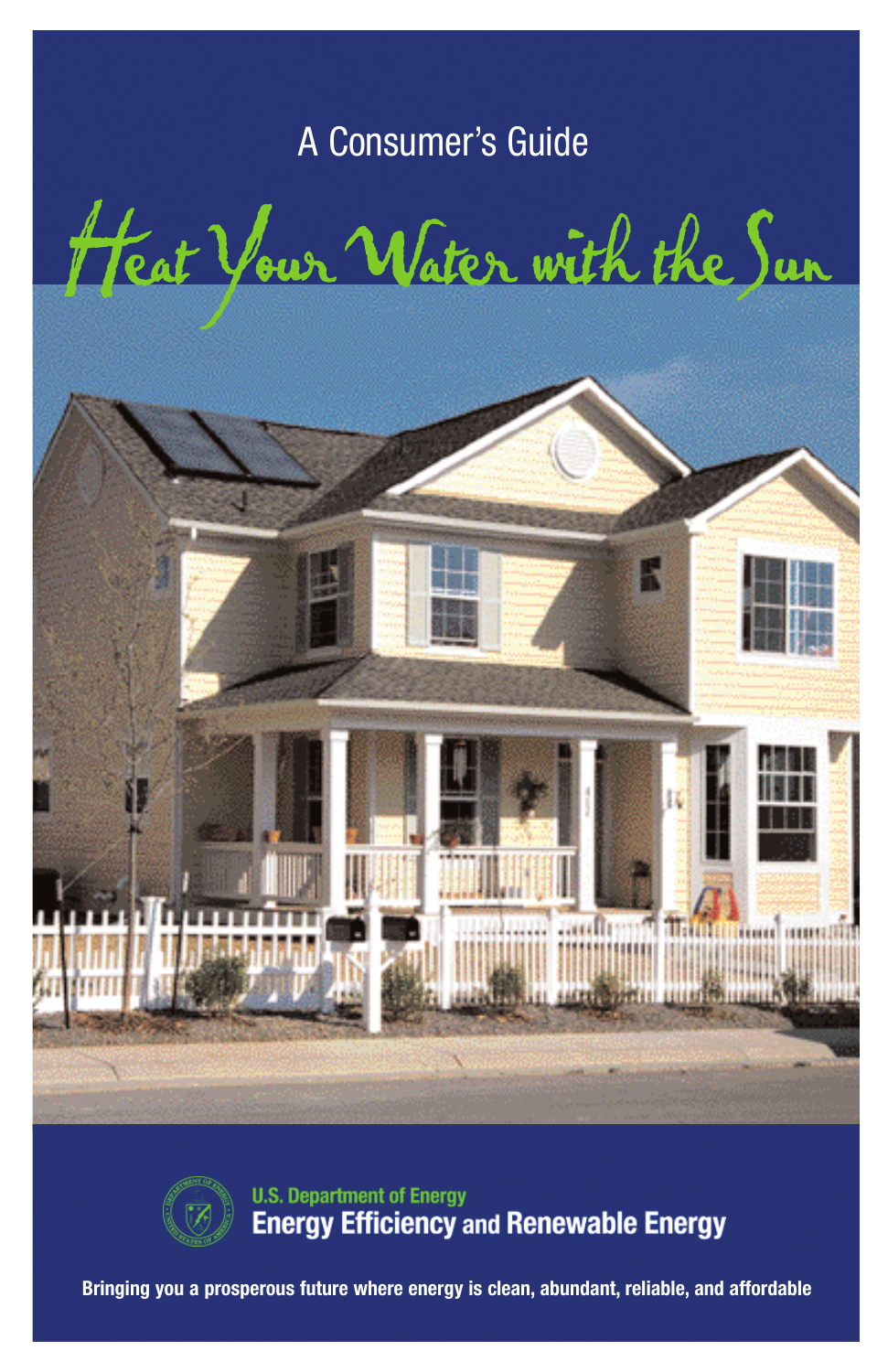## **Contents**

## **Background**

| What are the basic components of a solar thermal system?  2 |  |
|-------------------------------------------------------------|--|
|                                                             |  |

## **Investing in solar thermal technologies**

| How much will your solar heating system help the                                            |
|---------------------------------------------------------------------------------------------|
| environment? $\ldots \ldots \ldots \ldots \ldots \ldots \ldots \ldots \ldots \ldots \ldots$ |
| Is my home a good place for a solar heating system? $\dots\dots\dots\dots$                  |
| How big should my solar thermal system be, and which                                        |
|                                                                                             |
| How much money will my solar thermal system save, and                                       |
| how much will it cost? $\dots \dots \dots \dots \dots \dots \dots \dots \dots \dots$        |
| How can I finance the cost of my solar thermal system?                                      |
|                                                                                             |
| What are the maintenance issues and repair costs for a solar                                |
|                                                                                             |

#### **Selecting a solar heating contractor**

| How do I choose among solar thermal system providers? $\dots$ 13 |
|------------------------------------------------------------------|
| How do I choose among bids? Is the least expensive the           |
|                                                                  |

### **Before you put solar heating to work**

| Do I need a conventional system as a backup? 15 |  |
|-------------------------------------------------|--|
|                                                 |  |
|                                                 |  |
|                                                 |  |
|                                                 |  |
|                                                 |  |

**Cover photo: The people living in this house enjoy hot water that is heated with a solar thermal system.** (Courtesy of Industrial Solar Technology/PIX12964)

**Photo opposite: Flat-plate solar collectors heat this pool in Oregon. The unglazed polymer collectors sit on top of a flat roof and provide shade to the patio below.**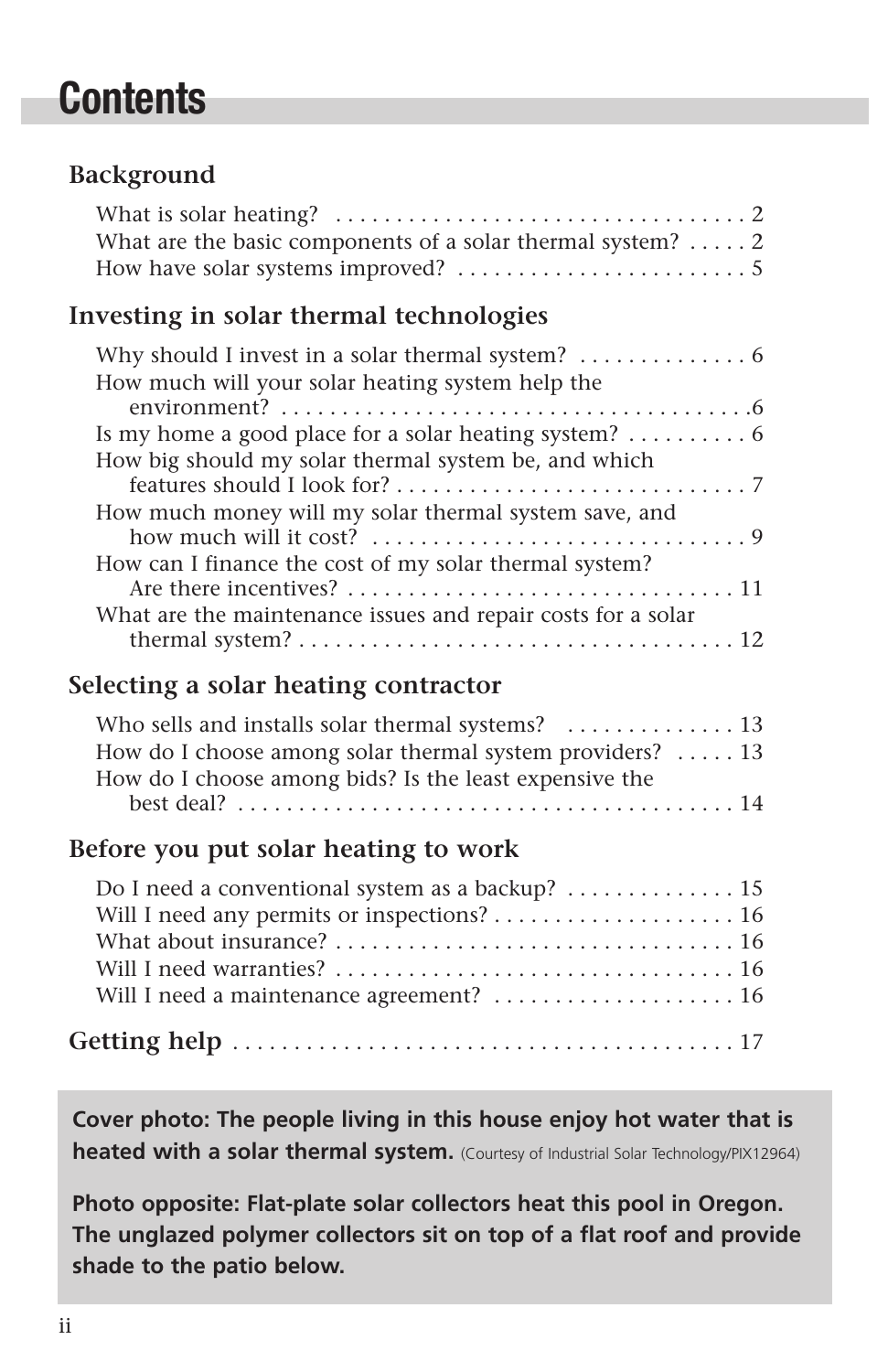Heat Your Water with the Sun

Would you like to learn more about how the sun can help meet your home's heating needs without straining your budget?

Today's solar heating systems not only keep swimming pools warm they can also heat much of your home's water and interior space. Their popularity is increasing, for several reasons. Solar heating systems are reliable, adaptable, and pollution-free because they use renewable energy from the sun. Many systems include sleek, attractive, low-relief collectors that people often mistake for skylights.

Did you know that solar heating systems work well in many different climates? Some applications, such as pool heating, are widely costeffective today. The cost-effectiveness of other applications depends on specific circumstances, such as the type and cost of your usual source of energy. Today, special financing is available to help you purchase the system that's right for your home.

If you'd like to find out more about solar heating for your home or pool, this booklet is a good place to start. Here, you'll learn how solar heating systems work, how they're used, their benefits, and how to purchase one yourself. Please note, however, that this booklet isn't a technical guide to designing and installing a system. For that, you'll need to consult an experienced solar heating contractor; see "Getting help" in this booklet for more information.

A solar heating system is a substantial but rewarding investment. It can reduce your monthly heating bill while helping to protect our environment. Being informed and planning carefully will ensure that you've chosen the right system for you and your family.

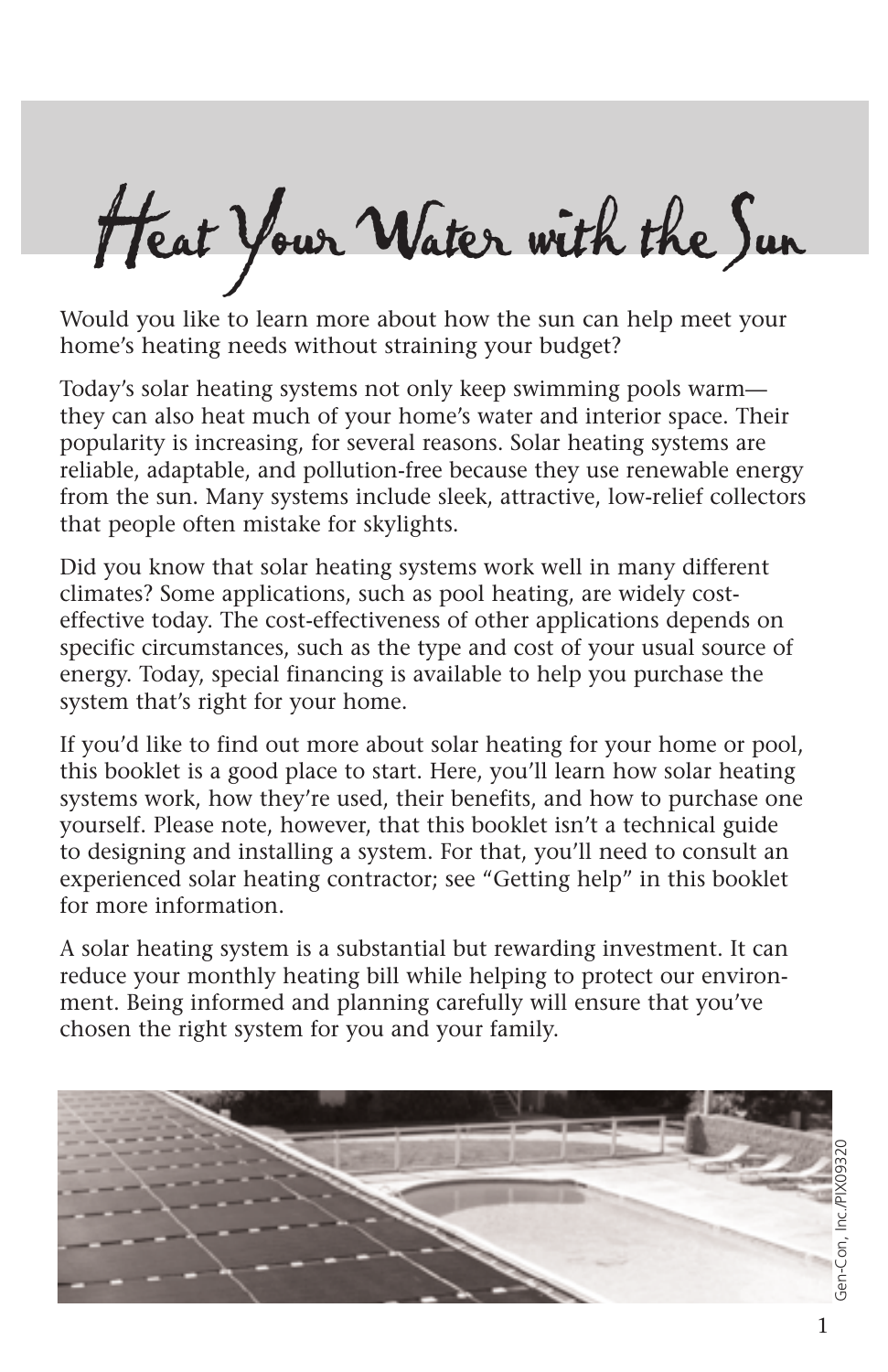# **Background**

## **What is solar heating?**

Solar heaters, or solar thermal systems, provide environmentally friendly heat for household water, space heating, and swimming pools. The systems collect the sun's energy to heat air or a fluid. The air or fluid then transfers solar heat directly or indirectly to your home, water, or pool.

Solar water heaters, sometimes called solar domestic hot-water systems, may be a good investment for you and your family. Solar water heaters are cost effective for many applications over the life of the system. Although solar water heaters cost more initially than conventional water heaters, the fuel they use—sunshine—is free. Solar heating technologies can be used in any climate. To take advantage of solar energy, you usually need to



have an unshaded area that faces south, southeast, or southwest, such as a roof. In some cases, a solar professional may recommend westfacing roofs for solar collectors.

The type of system you choose, including the type of collector and whether it is active or passive, depends on several factors. These include your site, the climate you live in, installation considerations, cost, and how you would like your solar heating system to be used.

## **What are the basic components of a solar thermal system?**

Solar water heaters and solar space heaters are made up of solar collectors, and all systems except pool heaters have some kind of storage. In pool systems, the swimming pool itself is the storage, and the pool's filtration pump circulates the pool water through the collectors.

Active systems also have circulating pumps and controls; passive systems work without this added equipment.

Three types of solar collectors are used for residential applications: flat-plate, integral collector-storage (ICS), and evacuated-tube collectors.

**Flat-plate collectors** like the one shown on page 3 are the most common type. Glazed flat-plate collectors essentially are insulated, weatherproofed boxes that contain a dark absorber plate under one or more glass or plastic (polymer)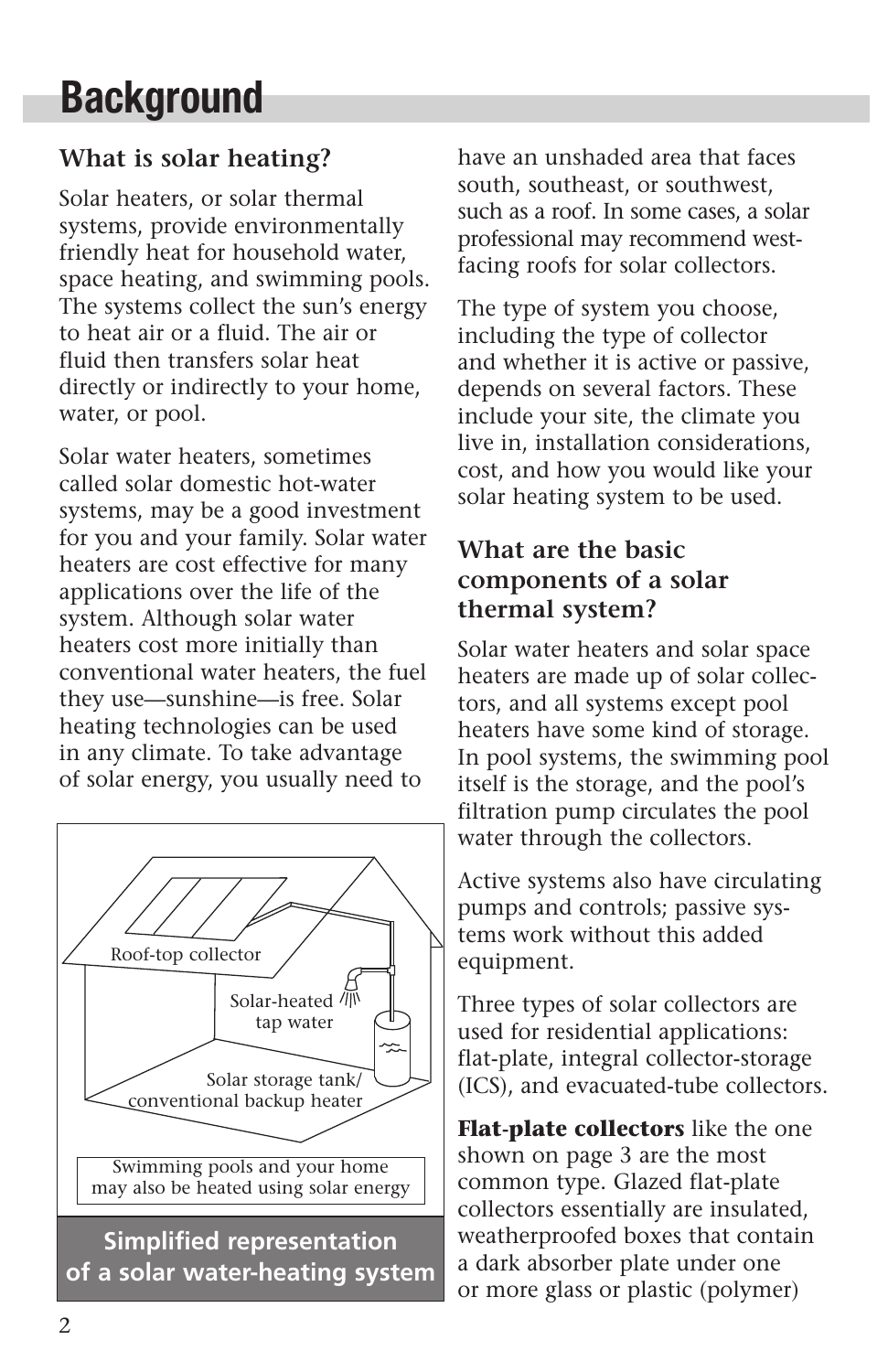

covers. Unglazed flat-plate collectors are simply a dark absorber plate, made of metal or polymer, without a cover or enclosure. Unglazed flat-plate collectors made from polymer materials are typically used in solar pool-heating systems. See the photos on pages 1 and 7 and the diagram on page 9 for examples.

#### **Integral collector-storage systems,**

also known as ICS or "batch" systems, are made of one or more black tanks or tubes in an insulated, glazed box. Cold water first passes through the solar collector, which preheats the water, and then continues to the conventional backup water heater. ICS systems are simple, reliable solar water heaters. However, they should be installed only in mild-freeze climates because the outdoor pipes could freeze in severely cold weather.

#### **Evacuated-tube solar collectors**

are usually made of parallel rows of transparent glass tubes. Each tube contains a glass outer tube and metal absorber tube attached to a fin. The fin is covered with a

coating that absorbs solar energy well, but which inhibits radiative heat loss. Air is removed, or evacuated, from the space between the glass tubes and the metal tubes to form a vacuum, which eliminates conductive and convective heat loss. In the United States, evacuated-tube collector systems are used most frequently in commercial applications.

Most solar water heaters require a well-insulated **storage tank**. Solar storage tanks have an additional outlet and inlet connected to and from the collector. Active solar systems usually include a storage tank along with a conventional water heater. In two-tank systems, the solar water heater preheats water before it enters the conventional water heater. In a onetank system, like the one shown on page 4, the backup heater is combined with the solar storage in one tank.

**Active solar water heaters** use pumps to circulate water or a nonfreezing heat-transfer fluid from storage tanks through the collectors. Active systems are usually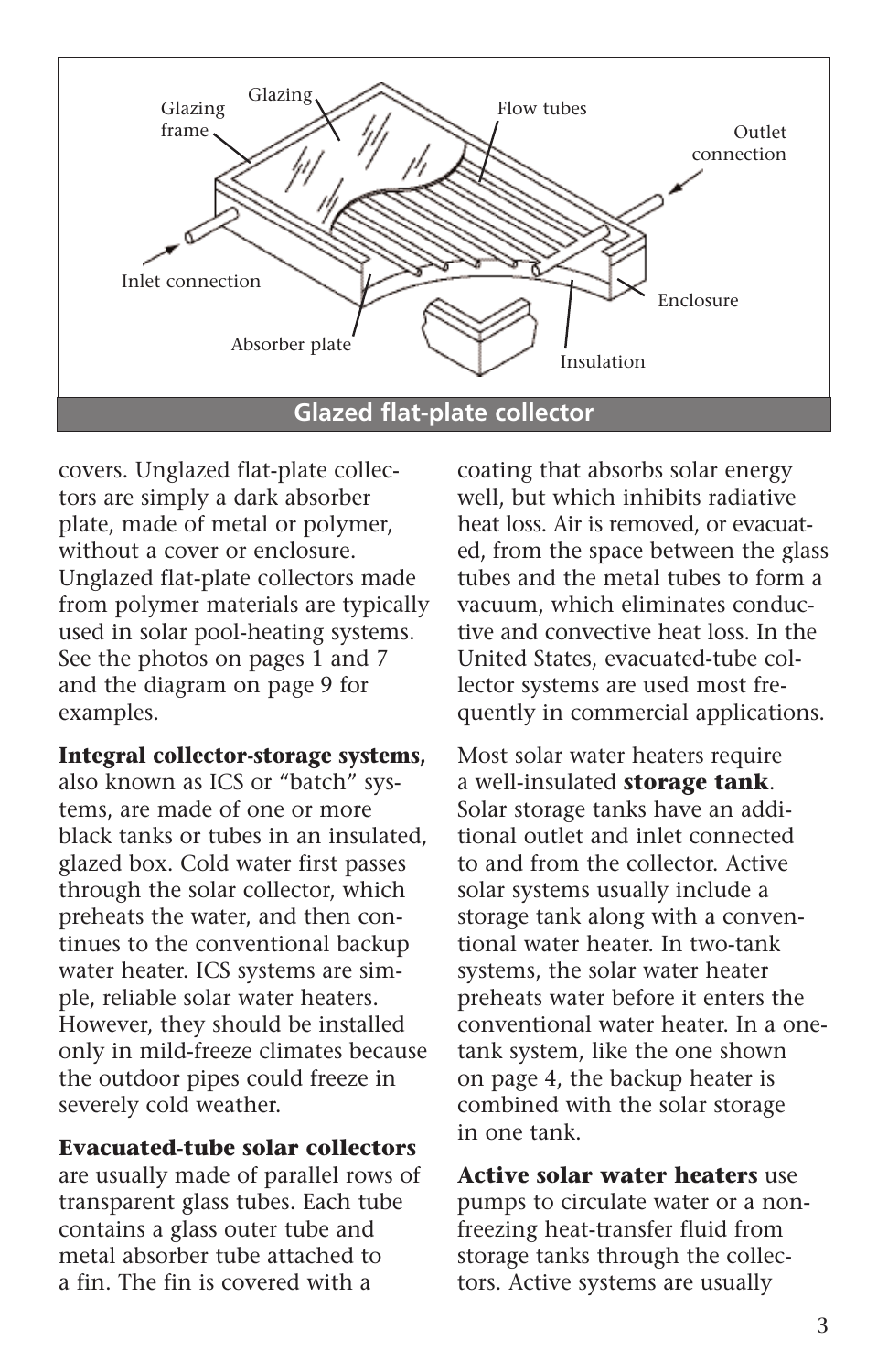

more expensive than passive systems, but they are also usually more efficient.

**Direct circulation systems** use a pump to circulate household water through the collectors and into the home; they work well in climates where it rarely freezes. **Indirect circulation systems** use pumps to circulate a non-freezing heattransfer fluid through the collectors and a heat exchanger. This heats water that then flows into the home. Indirect systems are popular in climates prone to freezing temperatures.

**Passive direct solar water**

**heaters,** like the one shown on page 5, move household water or a heat-transfer fluid through the system without using pumps or electricity. Passive systems work during power outages, but they

should not be used in climates where temperatures often go below freezing. Passive systems are typically less expensive to purchase and maintain than other types of solar systems. They are also inherently more reliable and may last longer. However, passive systems are not usually as efficient as active systems.

**ICS** passive solar systems may be best in areas where temperatures rarely go below freezing. They are also good in households with significant daytime and evening hot-water needs.

**Thermosyphon** systems work because water flows through the system when warm water rises as cooler water sinks. In this system, the collector must be installed below the storage tank so that warm water will rise into the tank. These systems are reliable, but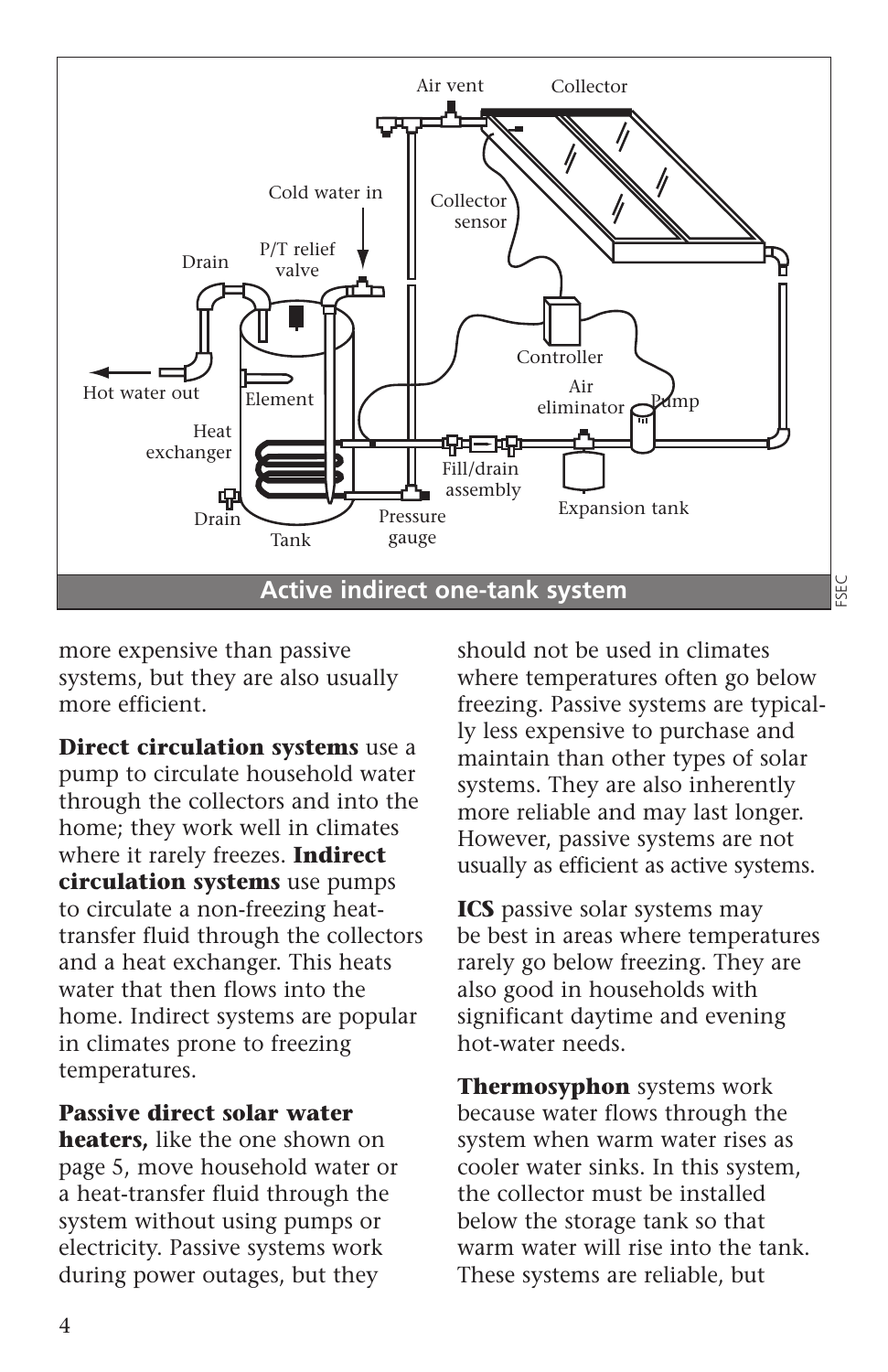contractors must pay careful attention to roof design because the water in the storage tank is heavy. Thermosyphon passive solar systems are usually less expensive than active systems, but more expensive than ICS systems.

### **How have solar systems improved?**

Low-iron, tempered glass is now used

Since the early 1970s, the efficiency and reliability of solar heating systems and collectors have increased greatly and costs have dropped. Improvements to materials, a rating system for consumers, and more attractive designs have all helped to make systems more successful.

directory of certified systems on its Web site along with system performance ratings. FSEC publishes similar information specific to Florida that is useful in other states with similar climates. See the "Getting help" section for contact information.

The appearance of the systems has also improved. Today's collectors can usually be mounted flush with the roof for a streamlined system that looks like skylights. Unglazed polymer collectors for solar pool heating are now available in terra cotta colors as well as black, so homeowners can choose the color that will best match their home.

instead of conventional glass for glazing. Improved insulation and durable selective coatings for absorbers have improved efficiency and helped to reduce life-cycle costs. The Solar Rating and Certification Corporation (SRCC) and the Florida Solar Energy Center (FSEC) certify and rate solar thermal systems and equipment. SRCC evaluates product reliability and rates the performance of solar water-heating systems by subjecting them to technical reviews. SRCC has a

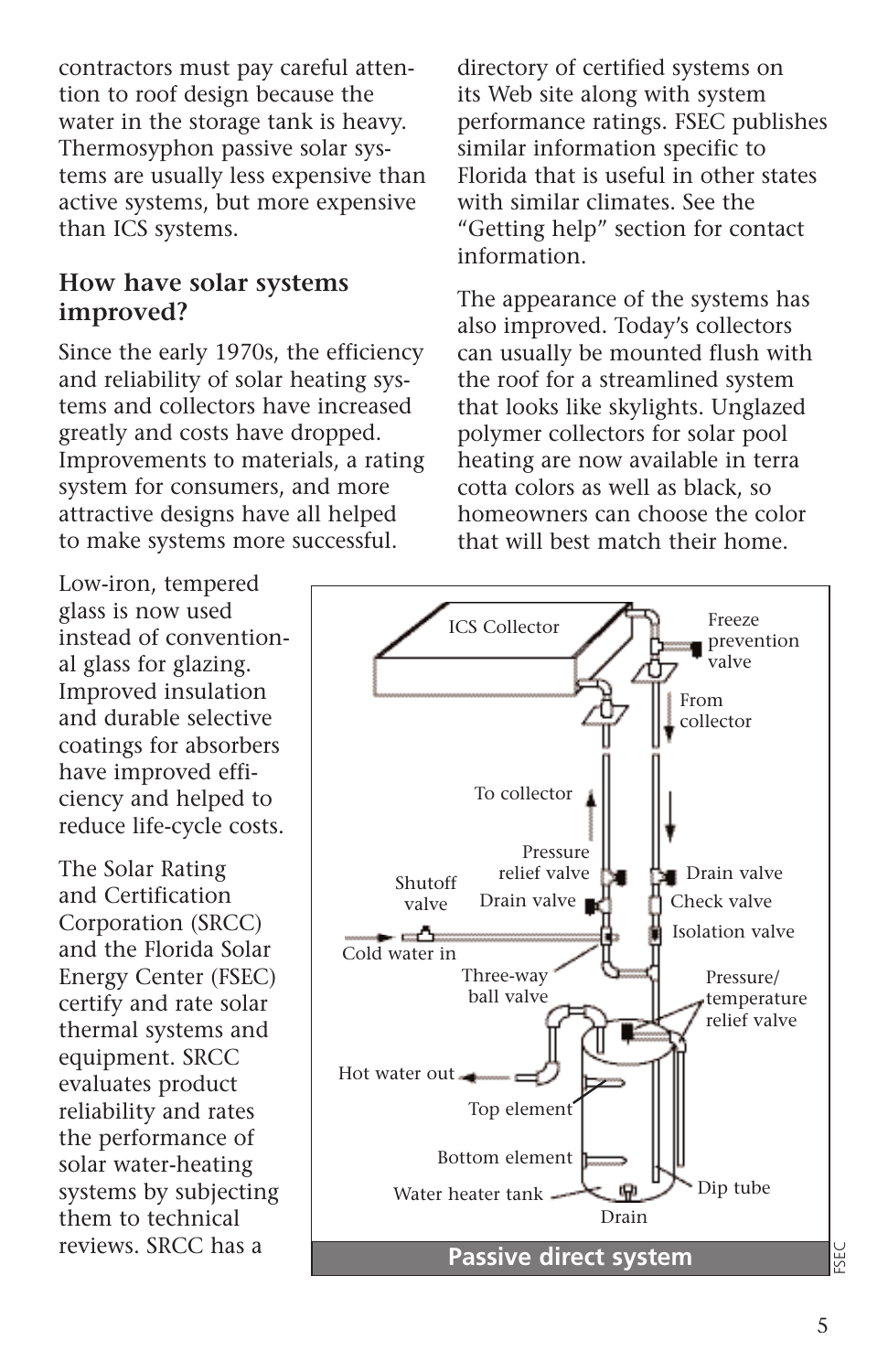## **Investing in Solar Thermal Technologies**

## **Why should I invest in a solar thermal system?**

The first question many people ask when considering a home expense is, "How much will it cost?" The answer depends on the type of system, how you want to use it (water or pool heating, for example), and your geographic location. But most solar thermal systems cost between \$2,000 and \$4,500. Although this is usually more than the cost of a conventional gas or electric system, today's solar heating systems are cost competitive when you consider your total energy costs over the entire life of the system.

Your monthly gas or electricity bills will usually be lower and more predictable for as long as you own the house. Also, solar heating systems will insulate you from rising fossil fuel costs and protect you from fuel-price inflation over time. Investing in a solar thermal system could also increase the resale value of your home. Often, the entire initial cost of the system can be recovered when you sell your property. In addition, you will be earning an annual 6% to 25% tax-free rate-of-return on your investment, depending on how much hot water you use and how much energy you save.

Another important reason to invest in solar systems may be less tangible. When you purchase a solar heating system, you support technologies that are good for the environment. You are making a

conscious, responsible decision to help reduce harmful emissions from fossil fuels, while maintaining your quality of life.

## **How much will your solar heating system help the environment?**

Depending on the type of conventional fuel used, replacing an electric water heater with a solar heater can offset the equivalent of 40% to 100% of the carbon dioxide emissions of a modern passenger car.

Carbon dioxide traps heat in our atmosphere, contributing to the greenhouse effect, which alters our planet's climate and ecological systems. Using solar energy in place of nonrenewable fuels may also reduce nitrous oxides and sulfur dioxides, which are components of smog.

## **Is my home a good place for a solar heating system?**

The first consideration when building a solar thermal system is the site. If your site has unshaded areas and generally faces south, it is a good candidate for a solar thermal system. A professional installer can evaluate your roof as a location for collectors. If your roof doesn't have enough space, you can also install the system on the ground. Please refer to the system-sizing section of this booklet for more information on space requirements. The amount of sun that your site receives, how often temperatures dip below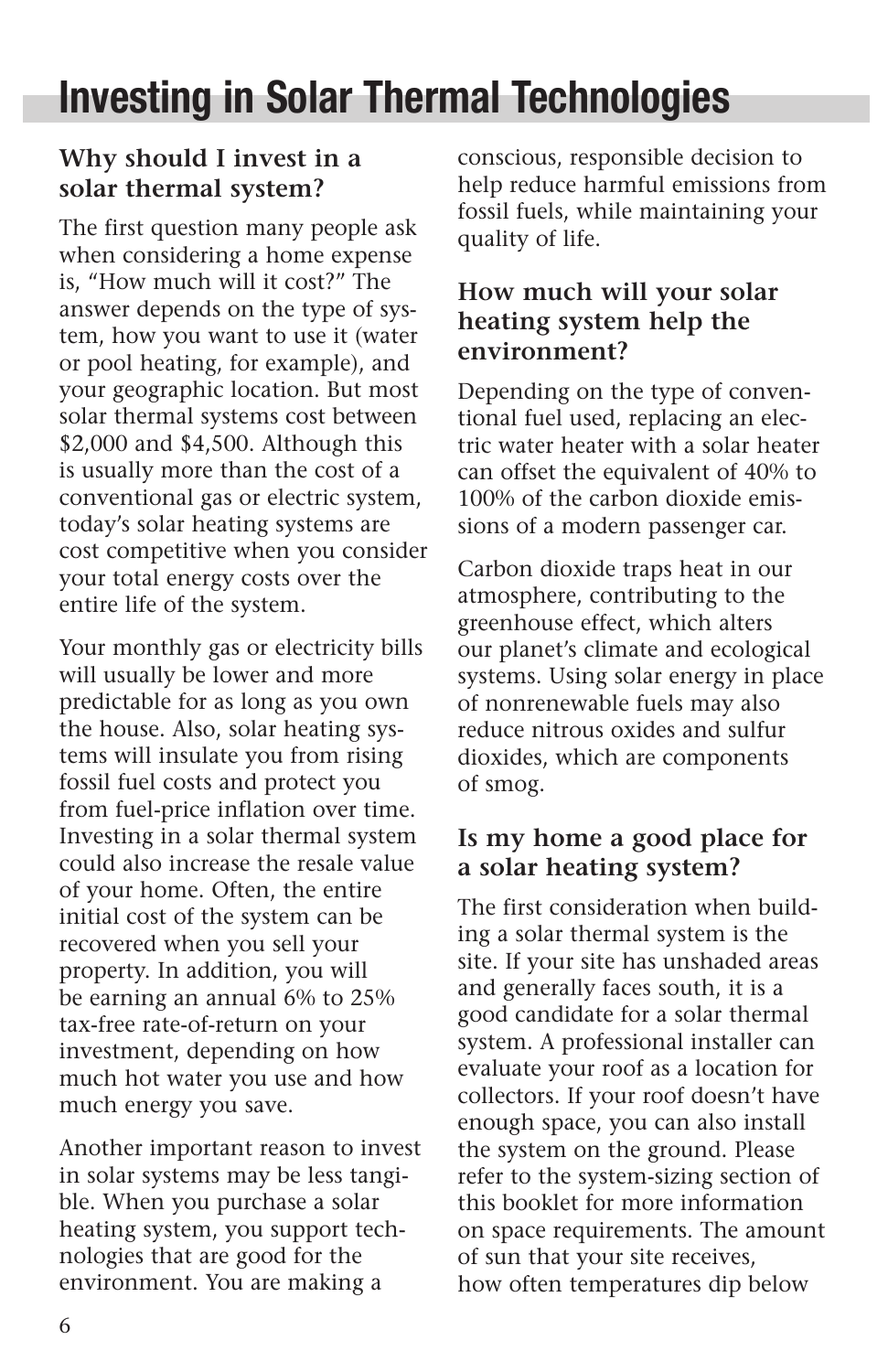freezing, and other factors will also affect the type of solar heating system you choose.

Before getting under way, you need to consider your homeowners association rules and neighborhood bylaws, also known as codes, covenants, and restrictions (CC&Rs). In Arizona, California, and Florida, state laws prohibit CC&Rs that restrict solar system installations. Nine other states have similar laws barring regulations that unreasonably limit solar energy use in planned communities. Some cities and counties have ordinances or require permits for home improvement construction, including solar system installation.

### **How big should my solar thermal system be, and which features should I look for?**

Some of the answers to questions about system size and features depend on how you plan to use the solar system. Here, you'll find general information on sizing systems for water heating, swimming pools, and space heating. To locate more specific information, please see "Getting help" on page 17.

#### *Sizing a solar thermal system for heating domestic water*

Just as conventional water heaters come in different sizes, so do solar water heaters. Sizing your solar

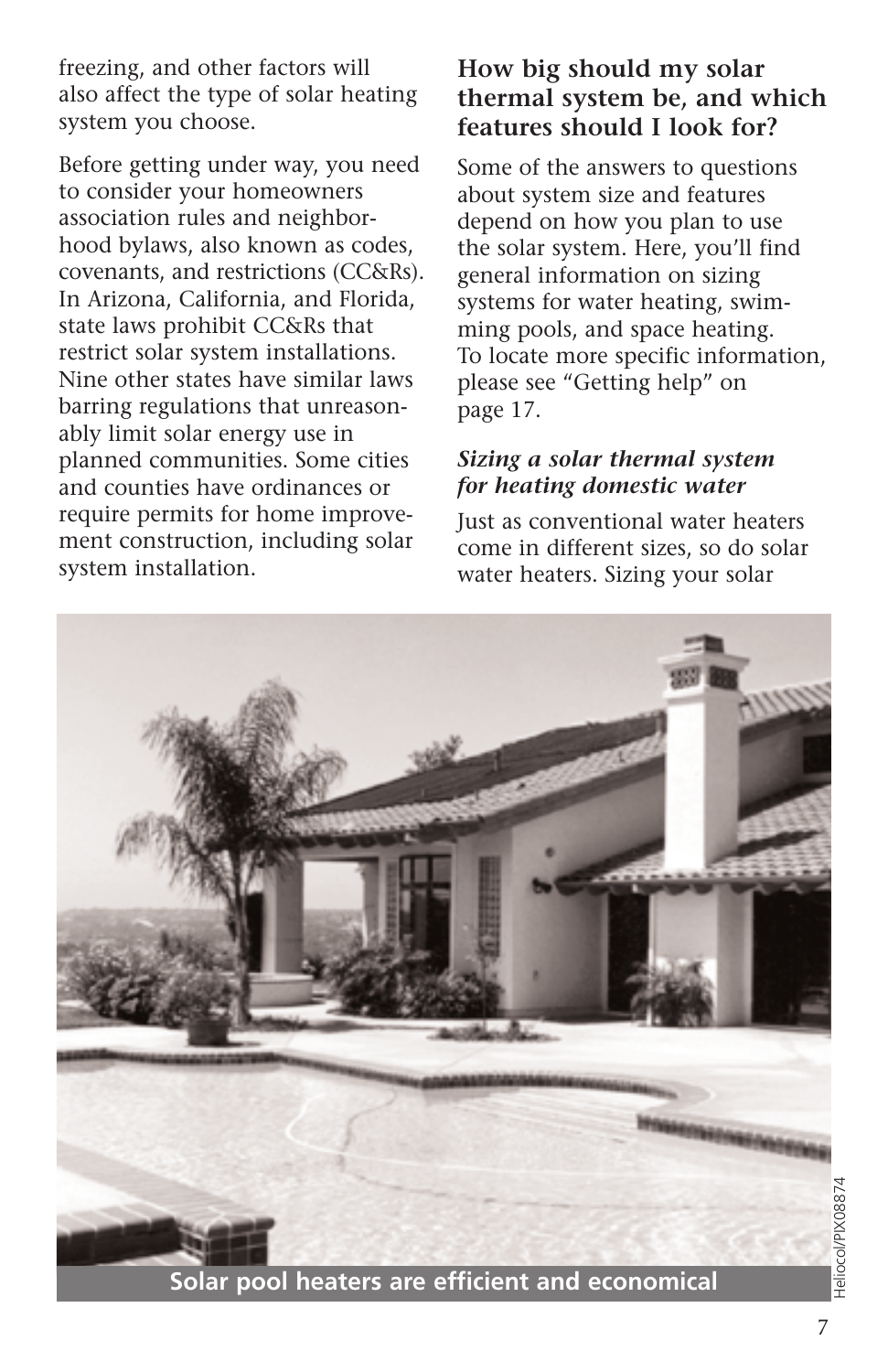water heater involves determining the total collector area and storage volume you need to meet 90% to 100% of your household's hot water needs during the summer. Solarequipment experts use worksheets and computer programs to help determine system requirements and collector sizing.

Contractors usually follow a guideline of about 20 square feet (2 square meters) of collector area for each of the first two family members. For every additional person, add 8 square feet (0.7 square meters) if you live in the Sun Belt area of the United States, or 12 to 14 square feet (1.1 to 1.3 square meters) if you live in the northern United States.

For active systems, the size of the solar storage tank increases with the size of the collector—typically 1.5 gallons per square foot of collector. A small, 66-gallon system is usually big enough for one to three people; a medium-size, 80-gallon system works well for a three- or four-person household; and a large, 120-gallon system is appropriate for four to six people.

In recent years, homebuilders have begun including solar water heating systems as standard features in some subdivisions. The systems are the same size for every home, and they all work equally well. However, large families with greater hot-water demand find that a smaller percentage of their hot water is provided by the solar energy system.

#### *Sizing a solar thermal system for heating swimming pools*

Heating your swimming pool with solar energy requires a collector that is 50% to 100% of the surface area of your pool. Your geographic location and other factors determine the exact size.

For example, a 15-by-30 foot swimming pool in Florida typically requires a collector that equals 100% of the pool's square footage, which translates to 450 square feet of unglazed flat-plate collectors. This is because many Florida swimming pool owners use their pools year round. In contrast, in northern California, most pools are used only 6 to 8 months per year, so systems are typically sized at 60% to 70% of the pool's surface area.

In general, adding more square footage lengthens the swimming season and allows owners to use the pool in colder weather. A pool cover or blanket reduces heat loss and helps maintain warm temperatures for a longer period.

#### *Sizing a solar thermal system for space heating*

In contrast to solar water heating, solar space heating usually requires a larger, more complicated system. Space-heating systems have to store heat for use when solar energy is least available and your house is coldest—at night and during the winter months. Solar space-heating systems are usually combined with water heating, and they are sized to accommodate both uses.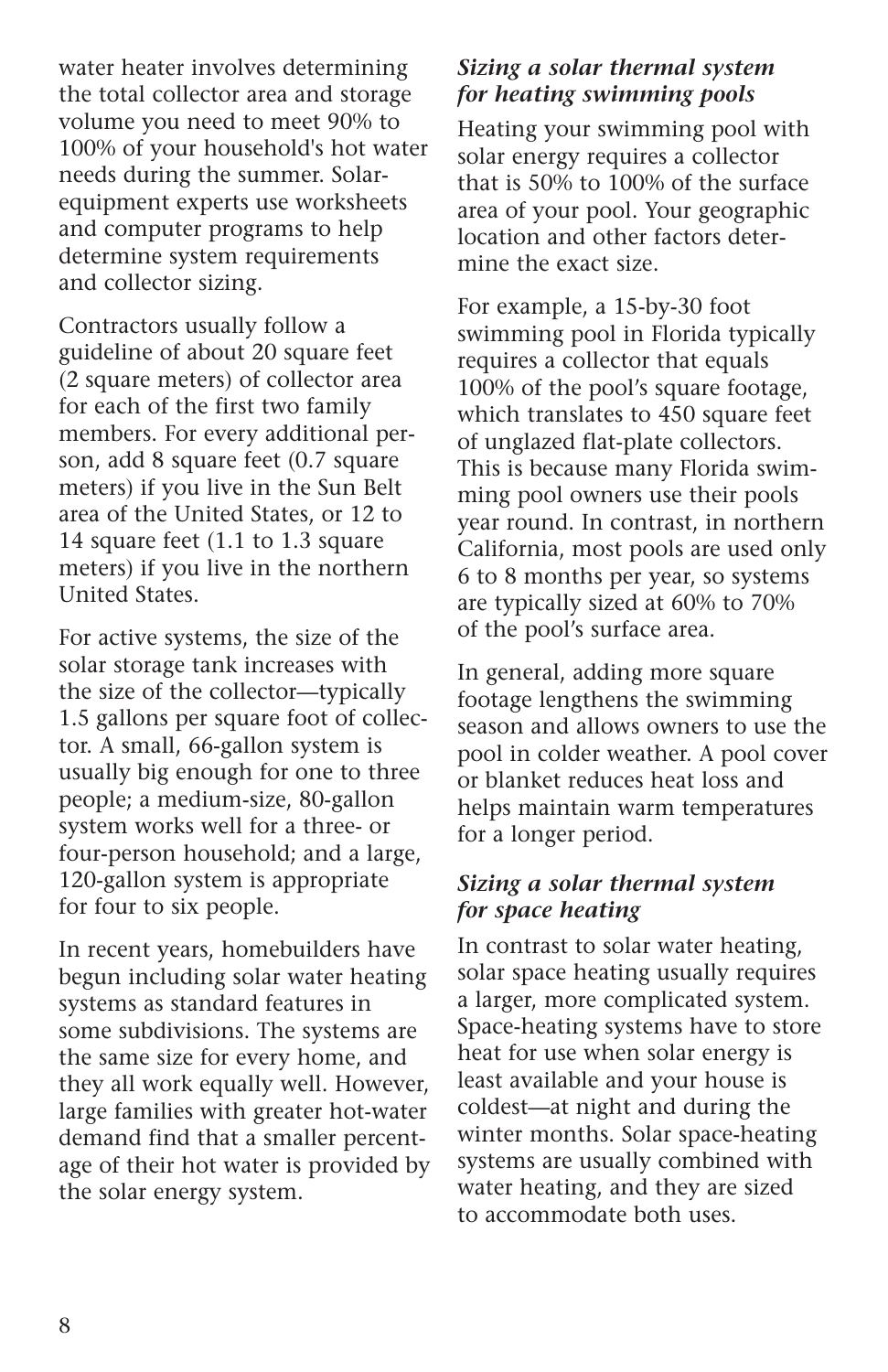

The amount of solar collector area needed to heat your home depends on many factors. These include the available solar energy, collector efficiency, local climate, and heating requirements. Heating requirements are based on insulation levels, the house's airtightness, and the lifestyle of the residents. Generally, the area of solar collector is about equal to 10% to 30% of the floor area of the house.

### **How much money will my solar thermal system save, and how much will it cost?**

Your savings depend on how your solar system will be used, as well as the size and type of your system. Other factors can include the climate, the contractor, and the system rating. Your state may offer solar rebates or other incentives that will reduce costs.

#### *Savings and costs for solar domestic water heating*

Solar heating systems can save you money in the long run. FSEC studied the potential savings to Florida homeowners who use common water-heating systems, including solar, in comparison to electric water heaters. FSEC undertook this study because the initial installed cost of a solar water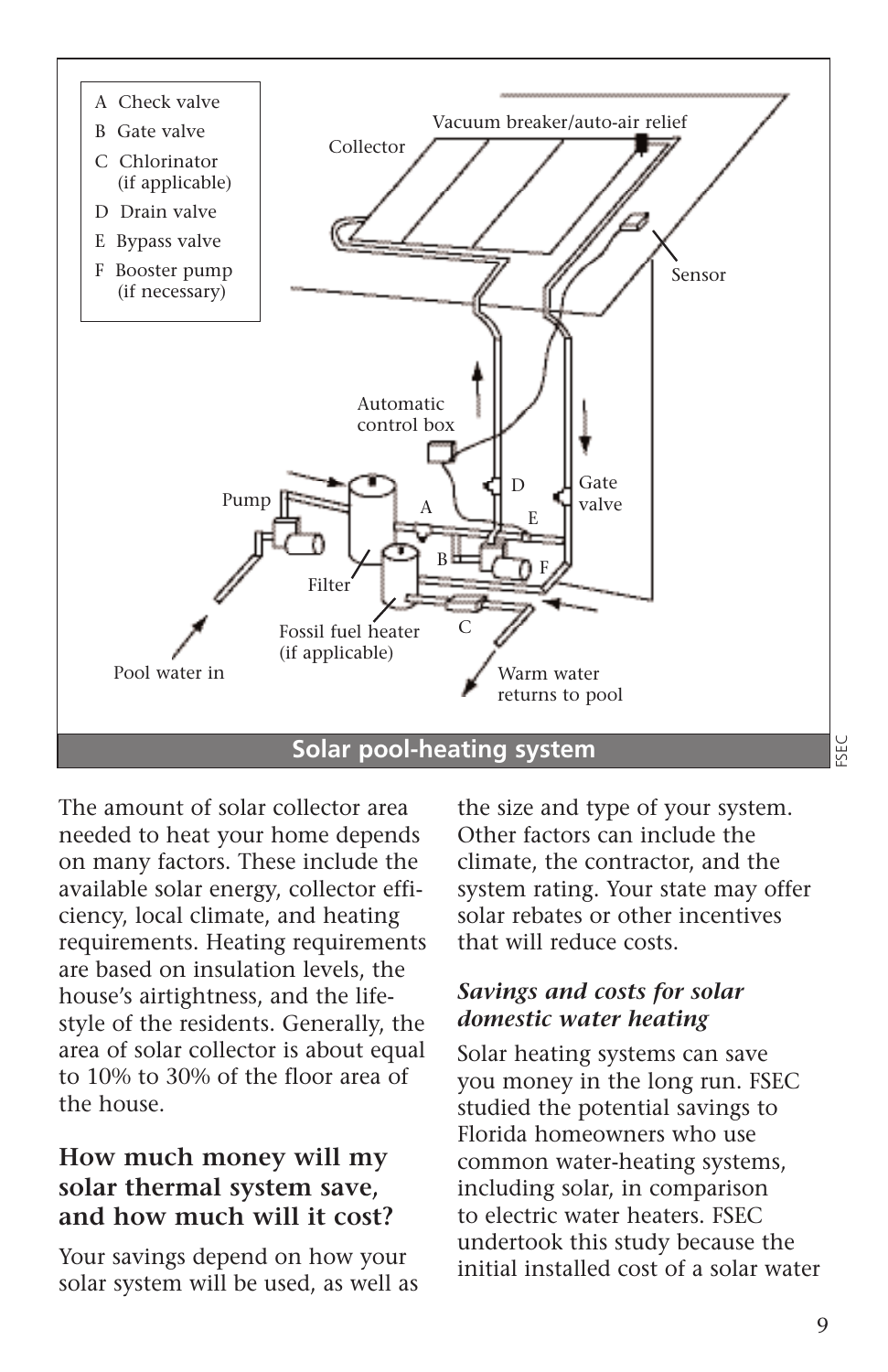heater is higher than that of a gas or electric water heater. FSEC wanted to explore costs and savings over time, beyond the initial installation period. The study found that solar water heaters offered the greatest potential savings. Annual utility costs for solar water heaters were 50% to 85% lower than those for electric water heaters.

The cost and benefit of purchasing a solar water heater vary from region to region, so check costs in your area. Depending on the price of the conventional fuel, a solar water heater can be more economical over the life of the system than heating water with electricity, fuel oil, propane, or even natural gas. That's because the fuel—sunshine is free.

However, at historically low prices for natural gas, the total cost of owning a solar water heater with a backup natural gas heater may be more expensive than owning a natural gas heater alone. Nevertheless, as natural gas becomes more costly and its availability more volatile, solar water heaters become more economical. Solar water heaters are often quite cost-competitive in new homes.

In many places in the United States, homebuilders choose electric water heaters because they are easy to install and relatively inexpensive. Research shows that the average household with an electric water heater spends about

25% of its home energy costs on heating water.

If you are building a new home or refinancing because of a major renovation, the economics are even more attractive. Including the price of a solar water heater in a new 30-year mortgage usually amounts to between \$13 and \$20 per month. The federal income tax deduction for mortgage interest attributable to the solar system reduces that by about \$3 to \$5 per month. So, if your fuel savings are more than \$15 per month, the solar investment is profitable immediately. On a monthly basis, you are saving more than you are paying.

#### *Savings and cost for solar swimming pool heating*

A solar heating system for your pool usually costs between \$3,000 and \$4,000 to buy and install. This provides a payback of between 1.5 and 7 years, depending on the cost of the fossil fuel your system replaces. The actual cost and payback depends on your site, the type of system you choose, financing, and the length of the pool season.

Often, a payback cannot even be calculated, because many people choose not to heat their pool at all, given the extra \$300 to \$600 on their energy bill. A solar system allows these people to swim in a pool that was previously too costly to heat and too cold to use.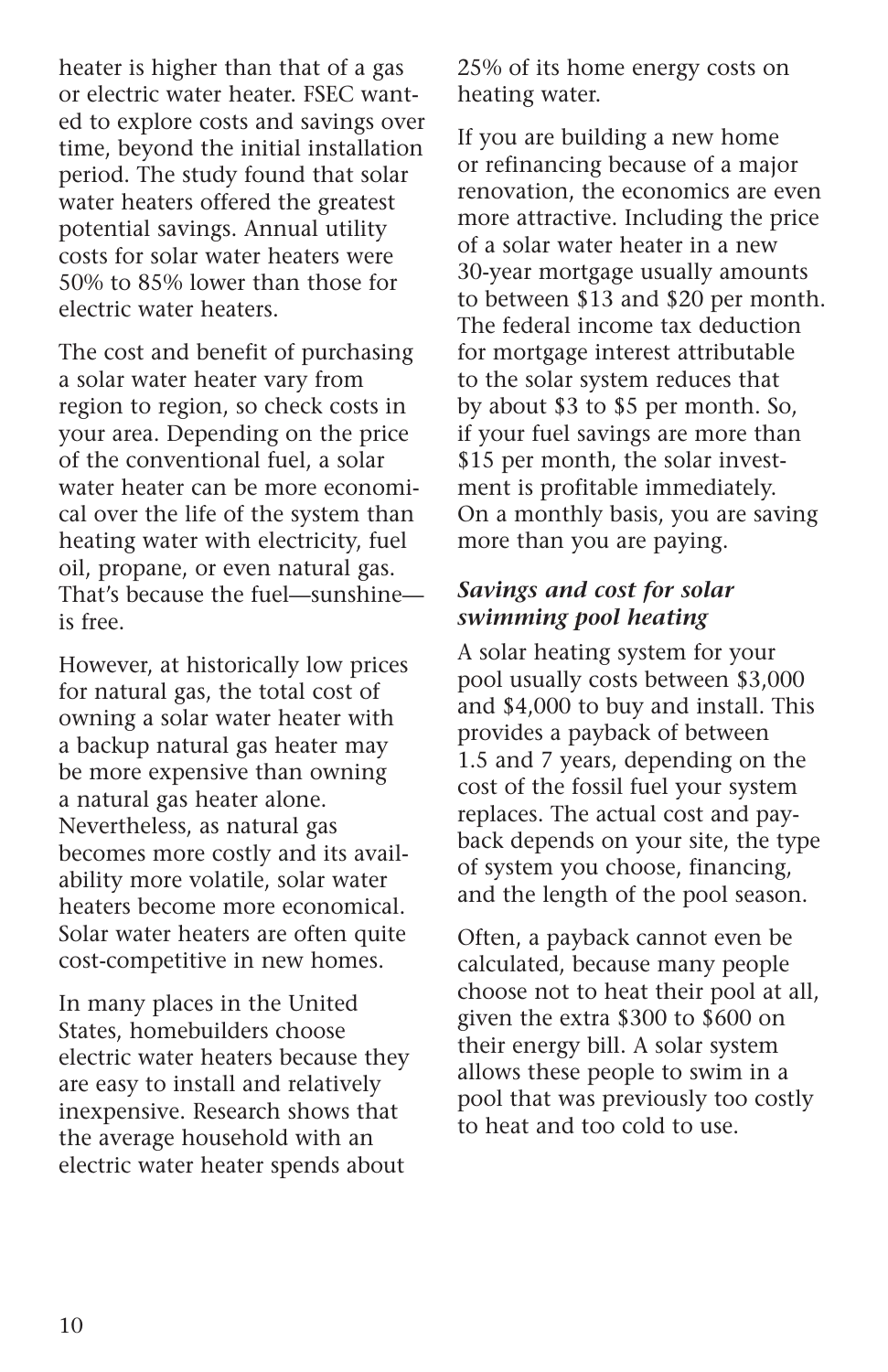#### *Savings and cost for solar space heating*

The cost of a solar space-heating system depends on many factors, including the size of your house, how airtight it is, how much of your heat will be supplied with a conventional backup, the system you choose, and your site. In general, solar space-heating systems can provide 40% to 60% of your space-heating needs. These systems are most economical for consumers who would otherwise be heating with electricity, rather than with natural gas or other fuels.

But solar space heating is needed most when sunlight is least available, during the winter and at night—and needed least when sunlight is most available, during the summer and the daytime. So today's solar technologies are not likely to be a cost-effective solution for active solar space heating in most homes. However, a good alternative is to simply to use passive solar building techniques. See the EERE Web site, www.eere.gov/solar, for more information.

### **How can I finance the cost of my solar thermal system? Are there incentives?**

### *Financing*

Financing the cost of your solar thermal system is not as tricky as it may seem. Although some special programs are available to help you purchase solar thermal technologies, most of the financing options are familiar ones.

One common way to finance a solar system is through your mortgage or through a home-equity loan secured by your home. Mortgage loans offer lower interest rates and longer pay schedules than conventional bank loans, and interest on your mortgage loan is tax-deductible. Financing your system when you apply for your mortgage—whether because you are building or refinancing—can make the application process simpler and less costly.

Conventional bank loans are another way to finance your solar system. However, your system is a long-term investment; this should be reflected in the pay schedule for the loan. Look for longer terms and lower interest rates, which will help keep your solar thermal system affordable.

#### *Incentives*

Many states have incentives for buying solar technologies. Check with your state or local energy office or your state departments of revenue or finance for information. Some electric utilities offer rebates to customers who install solar energy equipment because these installations help utilities reduce energy use during times of high demand.

You can also check the National Database of State Incentives for Renewable Energy (DSIRE). DSIRE is prepared by the North Carolina Solar Center. It provides information on financial and regulatory incentives to promote renewable energy technologies. For information, see "Getting help" on page 17.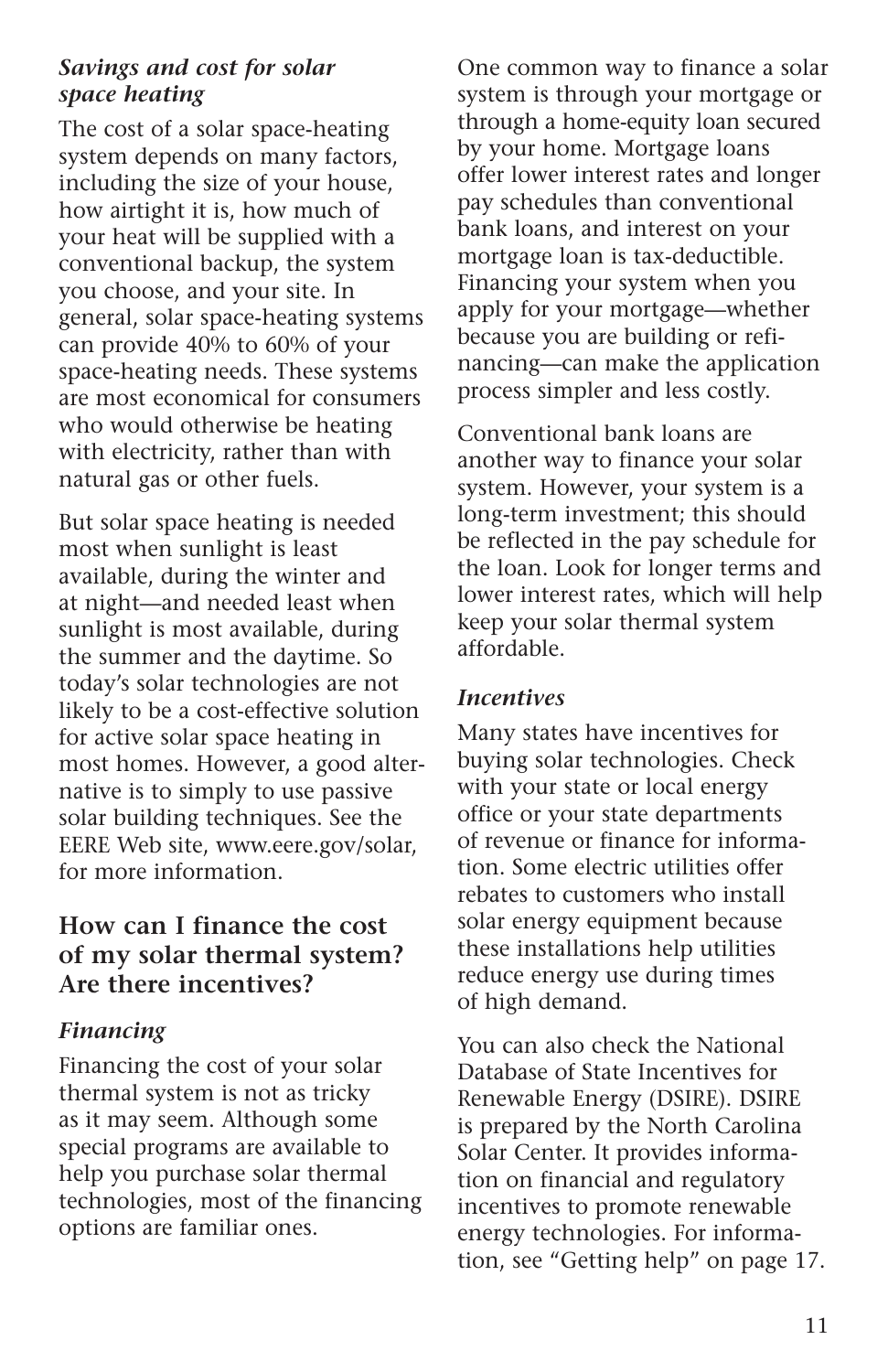## **What are the maintenance issues and repair costs for a solar thermal system?**

The costs of maintaining your solar thermal system depend on the type of technology you choose and how often temperatures in your area fall below freezing. Properly maintaining your system will keep it running smoothly.

Passive systems do not require much maintenance. For active systems, discuss the maintenance requirements with your system provider and consult the system owner's manual. Plumbing and other conventional components require the same maintenance as conventional systems. Glazing

may need to be cleaned in dry climates where rainwater does not provide a natural rinse.

Regular maintenance on simple systems can be as infrequent as every 3 to 5 years, preferably by a solar contractor. Systems with electrical components usually require a replacement part or two after 10 years. Simple, regular system checks can also be effective. For example, one easy way to check the system is to carefully feel the hot-water pipes going into the storage tank after the system has been working on a clear, warm day. If the pipes are hot, your system is working properly.



**Specialists can safely and efficiently install solar thermal systems**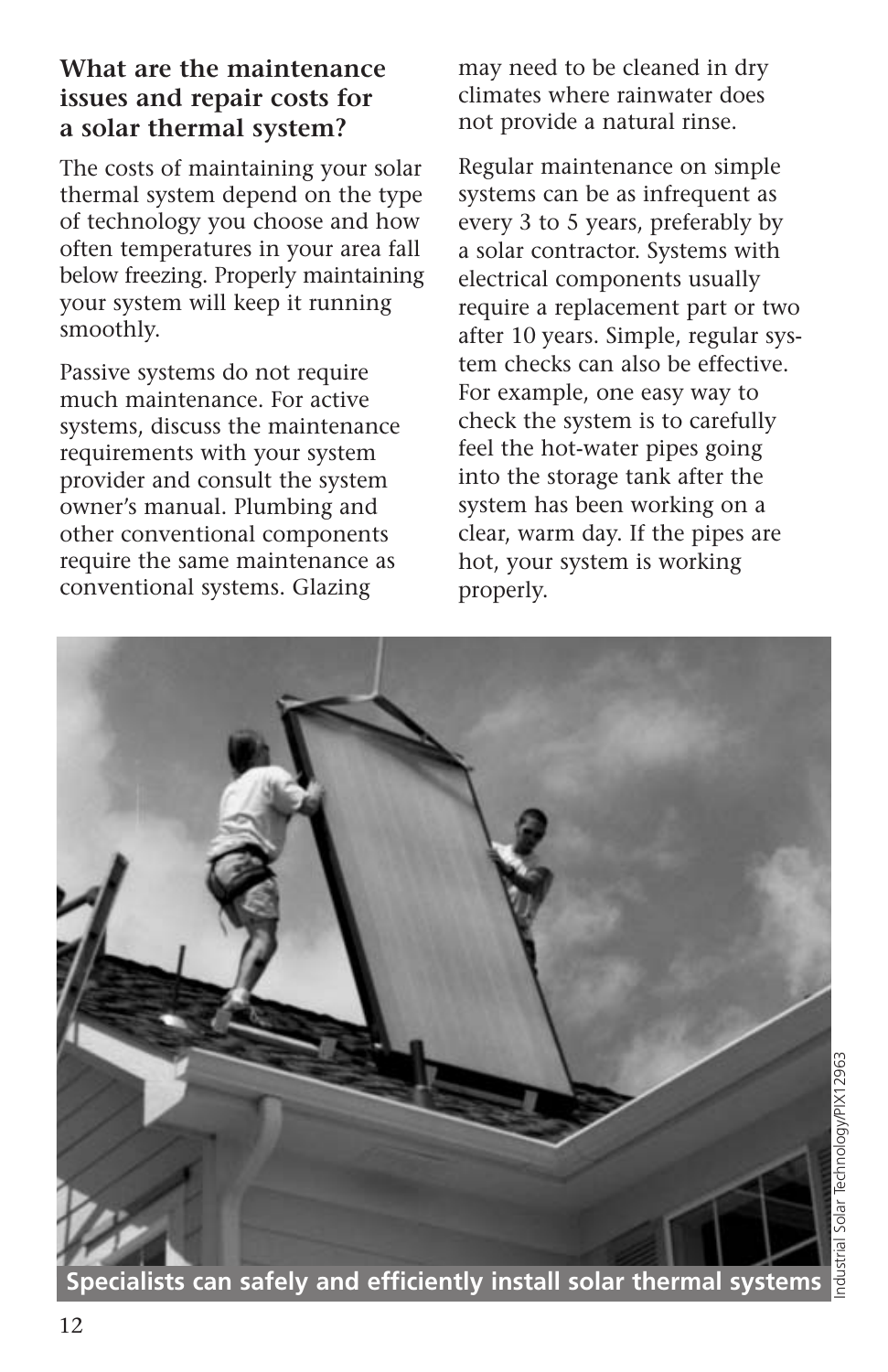## **Selecting a solar heating contractor**

## **Who sells and installs solar thermal systems?**

Depending on your area, the simplest way to find a solar thermal systems contractor is to look in the yellow pages under "Solar Energy Equipment and Systems—Dealers." Most of the listings will probably be for solar water heating, photovoltaic (solar electric), or electric systems contractors.

You can also contact your utility company to get information on recommended vendors, or search on the Internet for solar water heating, solar pool heating, or solar space heating, depending on the application you are interested in installing.

Your state may have an active chapter of the Solar Energy Industries Association (SEIA), a trade association of contractors, distributors, and manufacturers. See "Getting help" for contact information.

## **How do I choose among solar thermal system providers?**

One way to choose a contractor is to check your list of potential companies for the ones nearest you. Ask them what products and services they offer. Here are a few questions you might want to ask potential vendors.

#### *Has your company installed solar thermal systems for solar water heating, pool heating, or space heating?*

Choose a company that has experience installing the type of system you want and servicing the applications you select.

#### *How many years of experience does your company have with solar heating installation?*

Obviously, the more experience the better. A business that has been working with these systems for a long time will be more professional, know more about current technologies and recent advances, and be less likely to make costly mistakes. Request a list of past customers who can provide references.

#### *Is your company licensed?*

Having a valid plumber's or solar contractor's license is required in some states for solar thermal system installation. You can confirm licensing by contacting your state contractor licensing board. Local requirements may also include a local contractor's license. Call your city and county for information on other required licenses.

For you to obtain certain rebates, your contractor may have to demonstrate special knowledge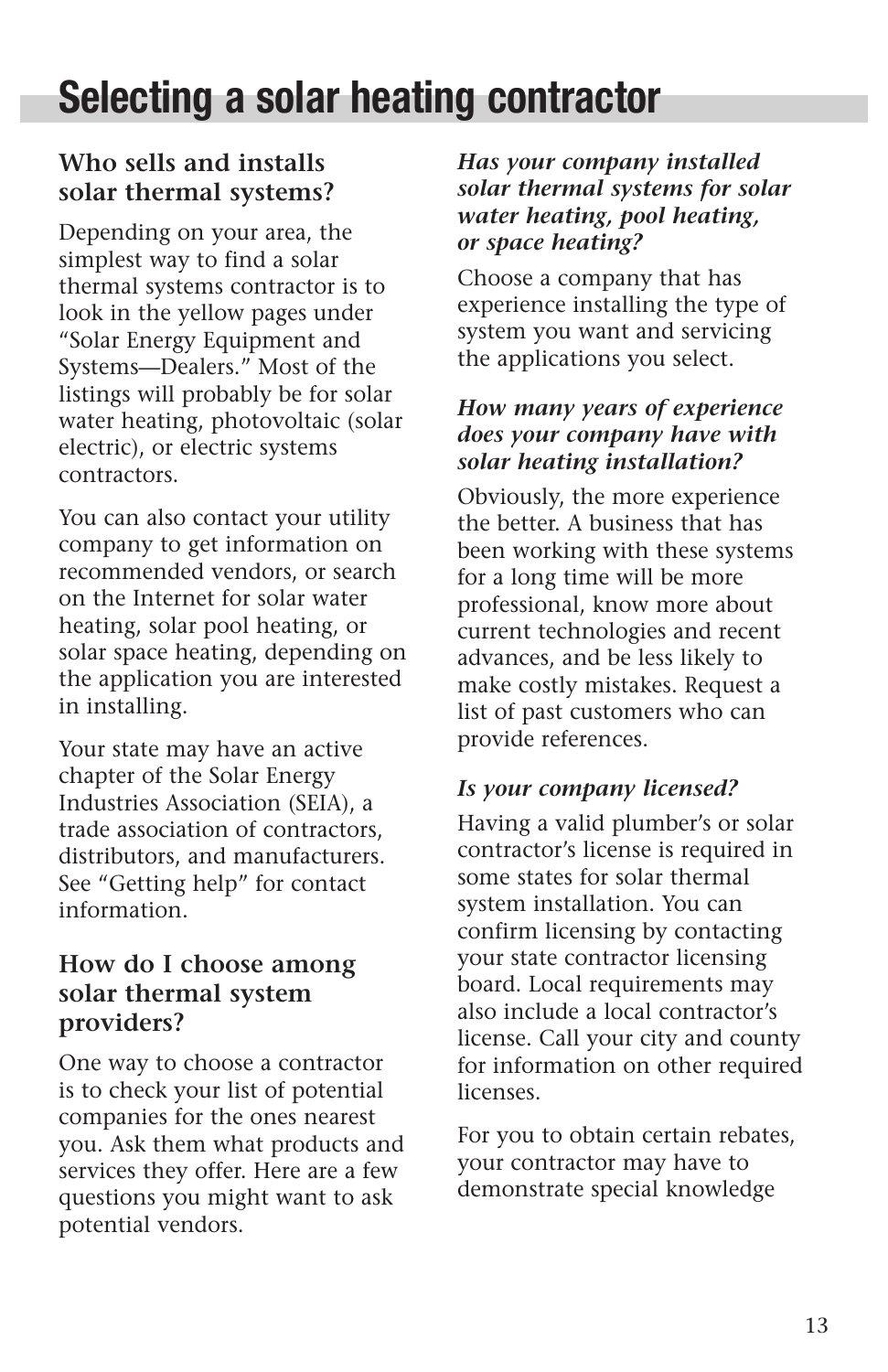about solar installations through one or more of the following:

- Possession of a solar contractor specialty license issued by a local building jurisdiction
- Certification in solar thermal systems by a group such as the state chapter of SEIA
- A letter from the solar heating manufacturer that indicates that the installer has the necessary experience and training to install solar systems.

#### *Does your company have any pending or active judgments or liens against it?*

As with any project that requires a contractor, due diligence is recommended. Your state contractor licensing board can tell you about any complaints against statelicensed contractors. The Better Business Bureau is another good source for such information.

## **How do I choose among bids? Is the least expensive the best deal?**

It is usually a good idea to get more than one bid for installation of your solar system. Make sure that all the bids you receive are based on the same information and requirements. For example, comparing a bid for a system mounted on your roof with a bid for one mounted on the ground would not tell you how the two bids compare—it would probably tell you more about how the two types of installations compare.

One solution is to ask for bids on systems certified by the Solar Rating and Certification Corporation (SRCC). If possible, have each bid specify system type and size, energy output, maintenance requirements, and cost. Cost should include having the system installed and getting it up and running, as well as the cost of hardware, permits, sales tax, and warranties.

A system warranty is crucial in comparing bids. A solar rebate program may require a written installation warranty, for example a 2-year parts-and-labor warranty in addition to manufacturers' warranties on system components. The company may offer other, longer warranties, particularly on the collectors. However, solar systems are more than collectors; active systems include electronic components, pumps, valves, and wiring. Make sure you know what your warranty covers and that the company stands behind the full warranty.

If you have several bids, you may wonder if the lowest bid is the best deal. Sometimes it is not. A solar thermal system installer is in business to make money; overhead and operating expenses must be covered. A low price could be a sign of inexperience, or of a company without staying power. Contractors that expect to stay in business must charge enough to cover their products and services plus make a fair profit. Price is not the only consideration.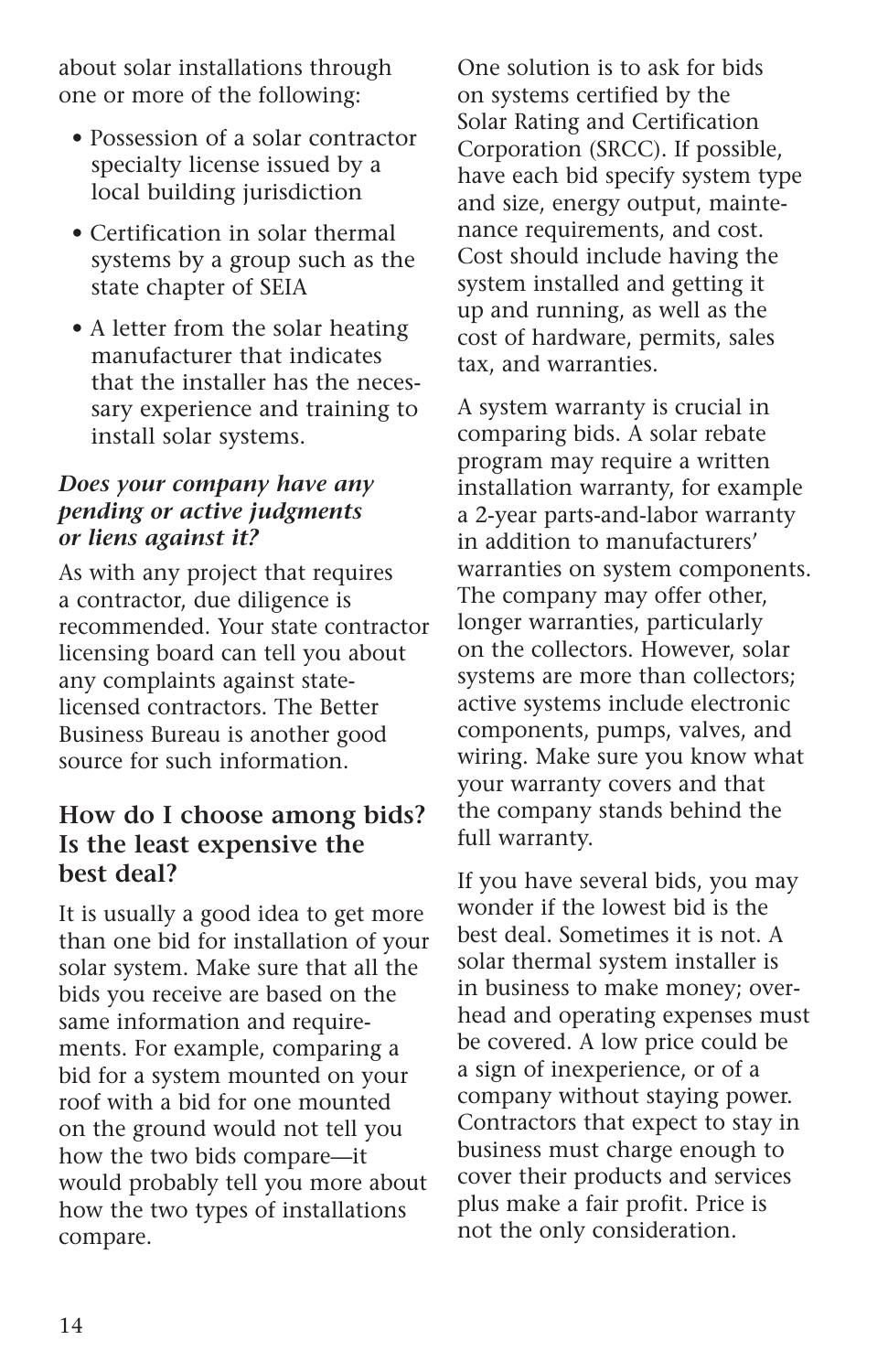# **Before you put solar heating to work**

## **Do I need a conventional system as a backup?**

Whether you need a backup system for your solar thermal system depends largely on the type of system you choose and where you live. Solar water-heating systems almost always require a backup system for cloudy days and times of increased demand. This backup system is typically a conventional gas or electric water heater and may already be part of the solar system package. It may also be part of the solar collector, such as rooftop tanks with thermosyphon systems. For example, an integral collector-storage system (ICS) may be packaged with an instantaneous gas water heater for backup.

The ICS system stores hot water in addition to collecting solar heat, and the instantaneous water heater provides hot water when solar heat is not available.

Most people do not need or use a backup heater with solar pool heaters. In freeze-prone climates, solar pool heaters are used mainly in summer. Spas or hot tubs are an exception. Spa owners may use their solar system to heat both the pool and the spa, but will use a backup heater to get the spa to a higher temperature. In climates where it rarely freezes, pool heaters may be used year-round.

If you decide to install solar thermal space heating, you will almost

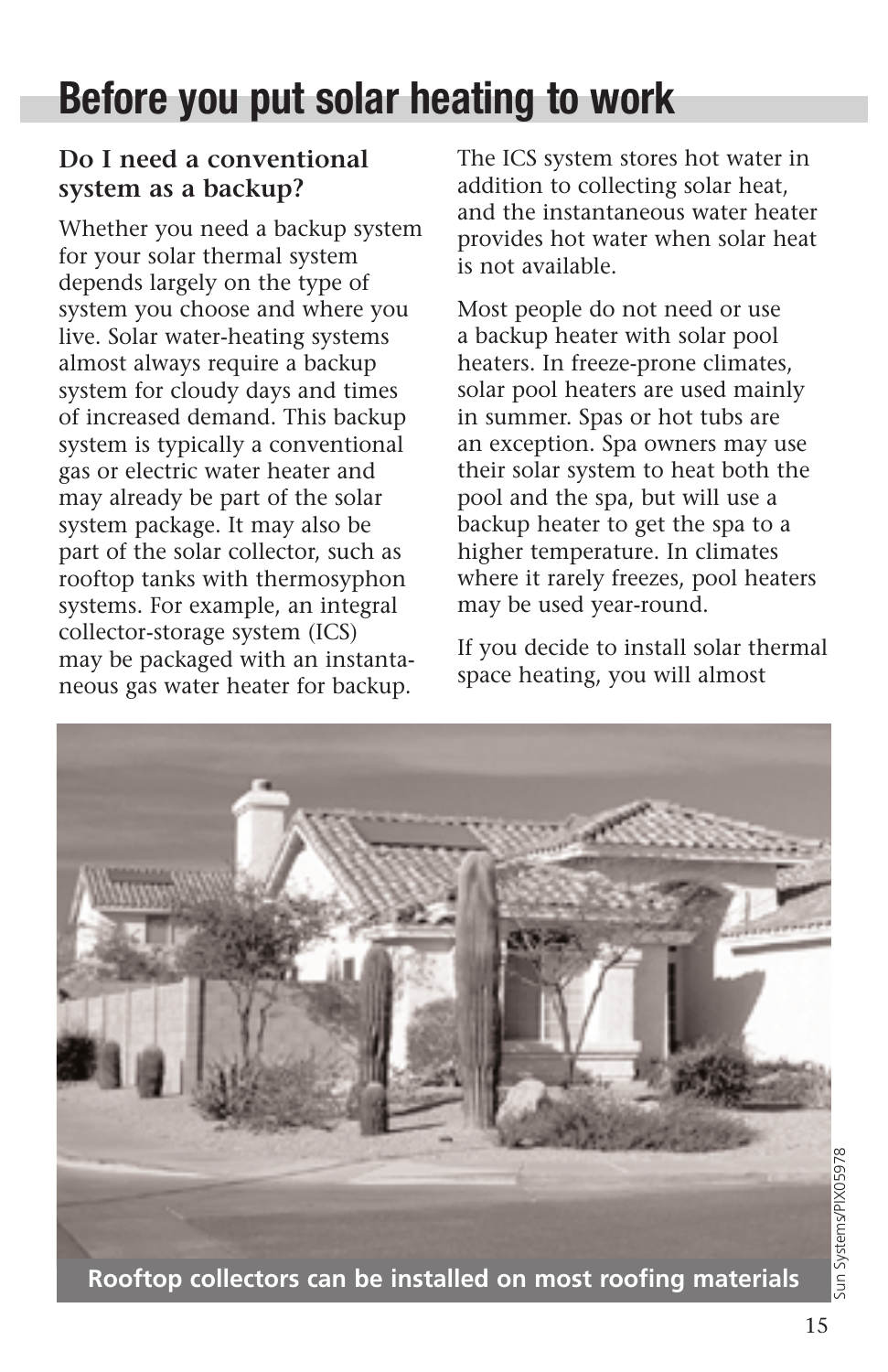certainly need a backup system. Space-heating systems require a large collector area, significant storage volume, and a highly efficient building envelope to produce enough energy to heat your home at night and during the winter. Solar space heating usually provides 40% to 60% of your home's space-heating needs. A backup system ensures that your house is comfortably warm during power outages, cold snaps, and extended cloudy periods. Many building codes and mortgage lenders require a conventional backup space heater.

### **Will I need any permits or inspections?**

If you live in a community with a homeowners association, check to see if any approvals, permits, or inspections are required. Always obtain the necessary approvals from the association before beginning construction. Homeowners associations, towns, cities, and counties usually have a legal right to require approval before building. However, some states have solarrights laws that may apply if approval is denied.

You will probably need to obtain permits from the building department that has jurisdiction in your state, county, or city. Plumbing, building, and electrical permits may be required. These permits typically require a final inspection after the system has been installed. Check with your solar heating system contractor to find out whether

the price of obtaining permits and inspections is included in the bid and final cost estimate.

## **What about insurance?**

If you are buying a solar heating system for your home, your regular homeowners insurance should cover your needs. However, if insurance coverage becomes an issue, please refer to "Getting help" on page 17.

## **Will I need warranties?**

Warranties are an important factor in the bidding process and an important aspect of the system you choose. Make sure you know the warranties that your system manufacturer and installer offer for your equipment and hardware, as well as parts-and-labor warranties. Check to make sure the manufacturer can provide support and supplies if the installer is not available.

You can usually obtain a full-system warranty plus parts-and-labor for at least 1 to 3 years. This means you will not be responsible for system problems covered by the warranty in the first year or two of system operation.

#### **Will I need a maintenance agreement?**

A maintenance agreement may be part of your warranty. Have the contractor prepare a schedule of required or recommended maintenance before you purchase your system.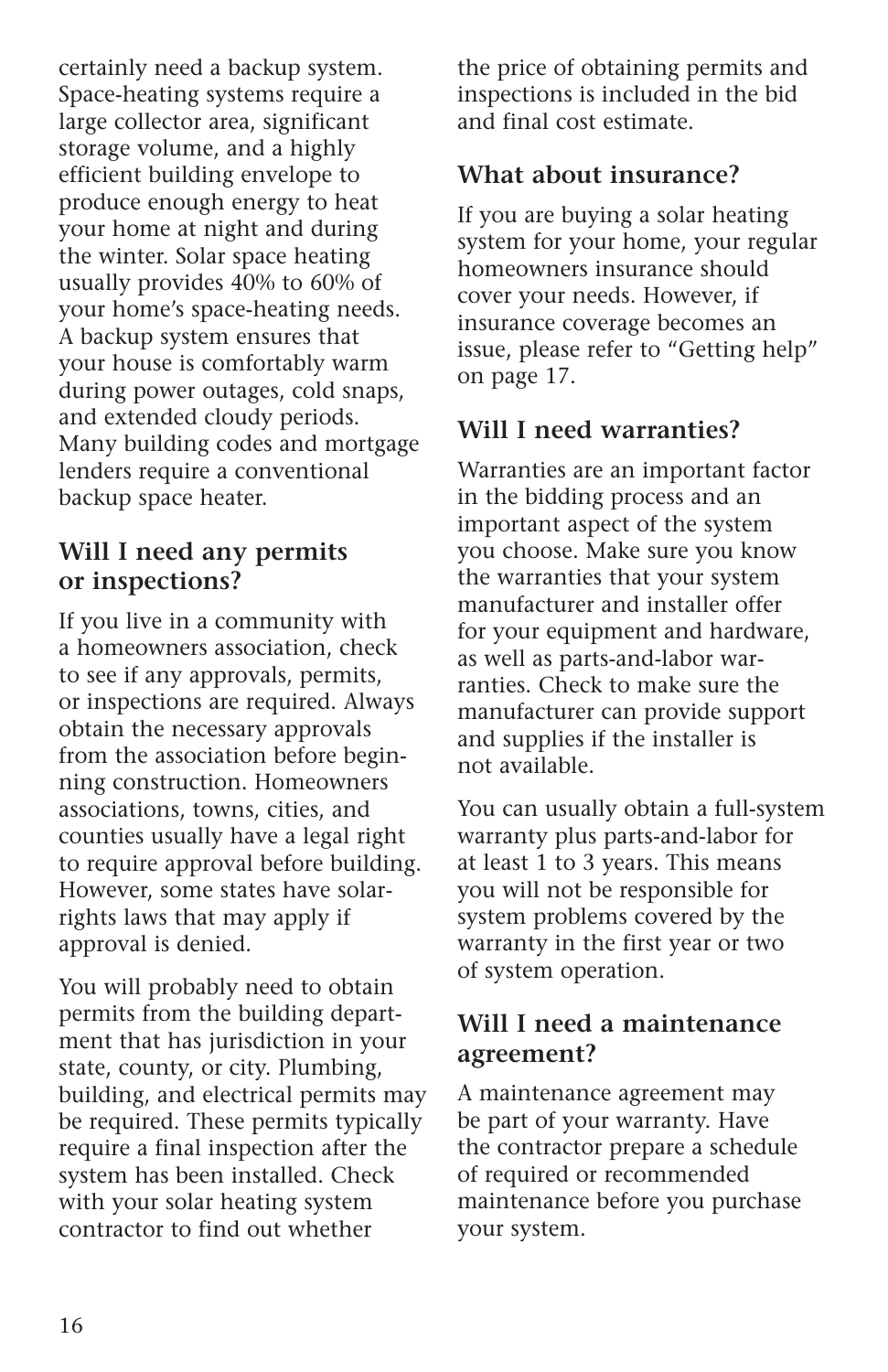# **Getting Help**

American Solar Energy Society (ASES) 2400 Central Avenue, Suite G-1 Boulder, CO 80301 www.ases.org Phone: (303) 443-3130 Fax: (303) 443-3212 E-mail: ases@ases.org

Database of State Incentives for Renewable Energy (DSIRE) www.dsireusa.org

Florida Solar Energy Center (FSEC) Public Affairs Division www.fsec.ucf.edu Phone: (321) 638-1015 Fax: (321) 638-1010 E-mail: info@fsec.ucf.edu

National Renewable Energy Laboratory Solar Energy Technology Program www.eere.energy.gov/solar.html

Solar Benefits Model Software www.eere.energy.gov/ solarbuildings/sbm.html

Solar Energy Industries Association (SEIA) 1616 H Street NW, 8th Floor Washington, DC 20006-4999 www.seia.org Phone: (202) 628-7745 Fax: (202) 628-7999

Solar Rating and Certification Corporation (SRCC) c/o FSEC 1679 Clearlake Road Cocoa, FL 32922-5703 www.solar-rating.org (See standards document OG-300) Phone: (321) 638-1537 Fax: (321) 638-1010 E-mail: srcc@fsec.ucf.edu



**Solar thermal technologies work in a variety of climates**